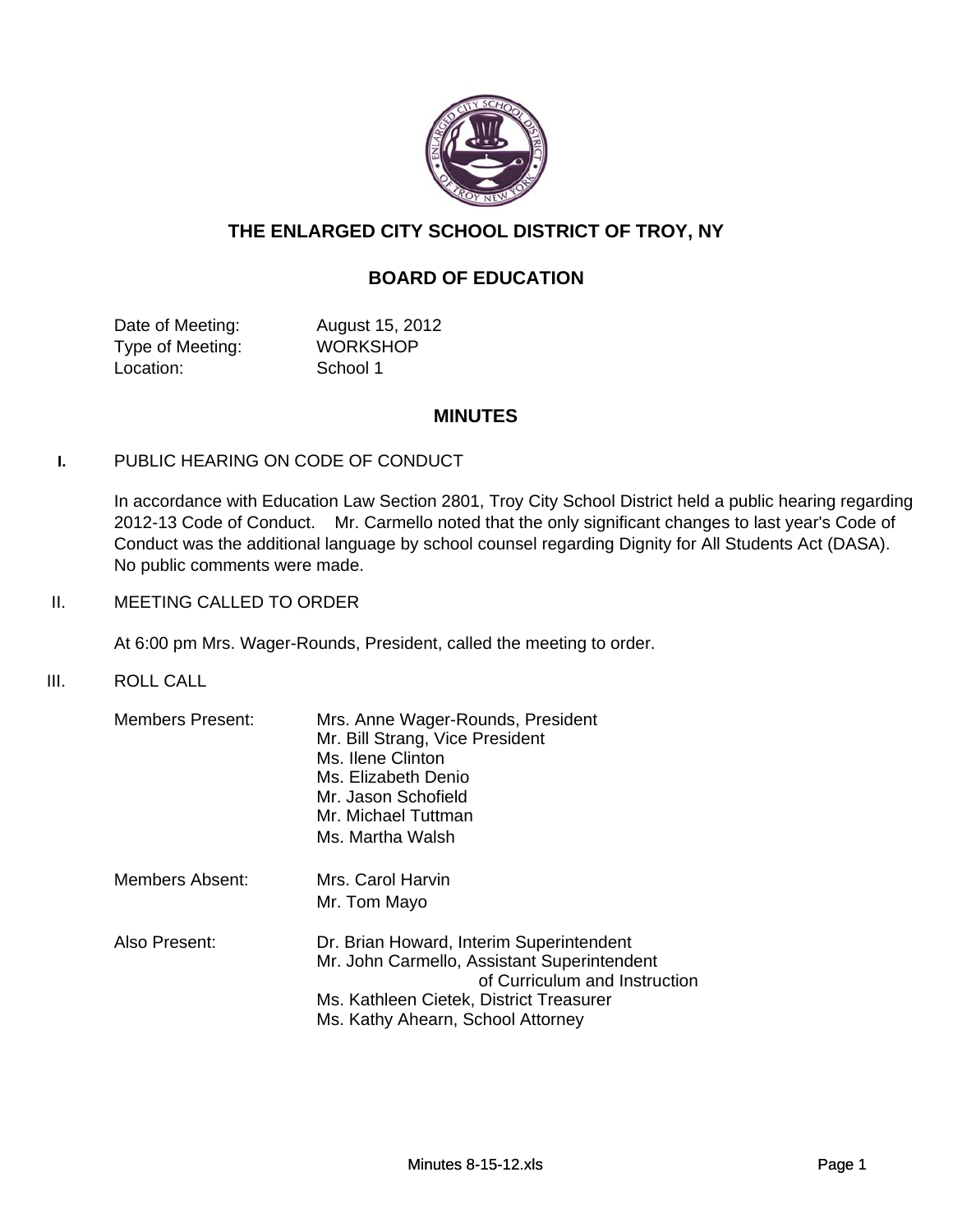## III. EXECUTIVE SESSION

At 6:00 pm Mrs. Wager-Rounds made a motion to move to Executive Session for the purpose of discussion a disciplinary matter regarding a tenured employee. This was seconded by Mr. Schofield and carried 7-0.

### IV. PUBLIC SESSION

At 6:20 pm the public session was called to order with the Pledge of Allegiance.

### V. PUBLIC INPUT ON AGENDA AND NON-AGENDA ITEMS

No public comments were made.

# VI. SUPERINTENDENT'S REPORT

Reading Teachers - Dr. Howard reported on the status of reading teachers. He distributed a spreadsheet outlining current enrollment and projected numbers for the elementary schools. School 2 families will be given "School Choice" option so he expects these numbers to decrease. We may need to move teachers around to address large class sizes but enrollment numbers will likely change again before school begins.

Mr. Carmello met with Dr. Butterworth and there will be significant professional development for literacy coaches in partnership with CASDA and University at Albany. Interviews will begin soon for literacy coach positions. There will be a realignment of reading staff to optimally support literacy achievement and district needs. This will include periodic feedback and regular recommendations for increasing skills of coaches.

Transportation - Dr. Howard has held three meetings with Durham to ensure that they have database information and sufficient drivers for new school year. Durham has done several practice runs of the routes and hired extra drivers. We are still waiting on information from charters schools. Troy and Lansingburgh will be sharing Transportation Coordinator and he feels that only one person is needed for both districts.

## VII. SUPERINTENDENT'S RECOMMENDATIONS - HUMAN RESOURCES

A. Staff Matters - Unclassified (Reviewed by J. Carmello)

BE IT RESOLVED, that the Board of Education of the Enlarged City School District of Troy, NY, hereby accepts the recommendation of the Superintendent to approve the following unclassified personnel actions:

#### **Mrs. Wager-Rounds made a motion to approve Items 1-10 as a Consent Agenda. Second: Mr. Schofield Carried: 7-0**

| Garricu.                               | 7 - V |
|----------------------------------------|-------|
| 1. Unclassified Employee - Resignation |       |

|                                             | <b>NAME</b>       | TENURE AREA        | % SERVICE | ASSIGNMENT | EFFECTIVE DATE     |
|---------------------------------------------|-------------------|--------------------|-----------|------------|--------------------|
|                                             | a. Julia DUNSMOOR | <b>Mathematics</b> | 100%      | <b>DMS</b> | 8/15/12            |
| 2. Unclassified Employee - Leave of Absence |                   |                    |           |            |                    |
|                                             | <b>NAME</b>       | <b>TENURE AREA</b> | % SERVICE | ASSIGNMENT | EFFECTIVE DATE     |
|                                             | a. Maureen Butler | Elementary         | 100%      | School 14  | $9/1/12 - 6/30/13$ |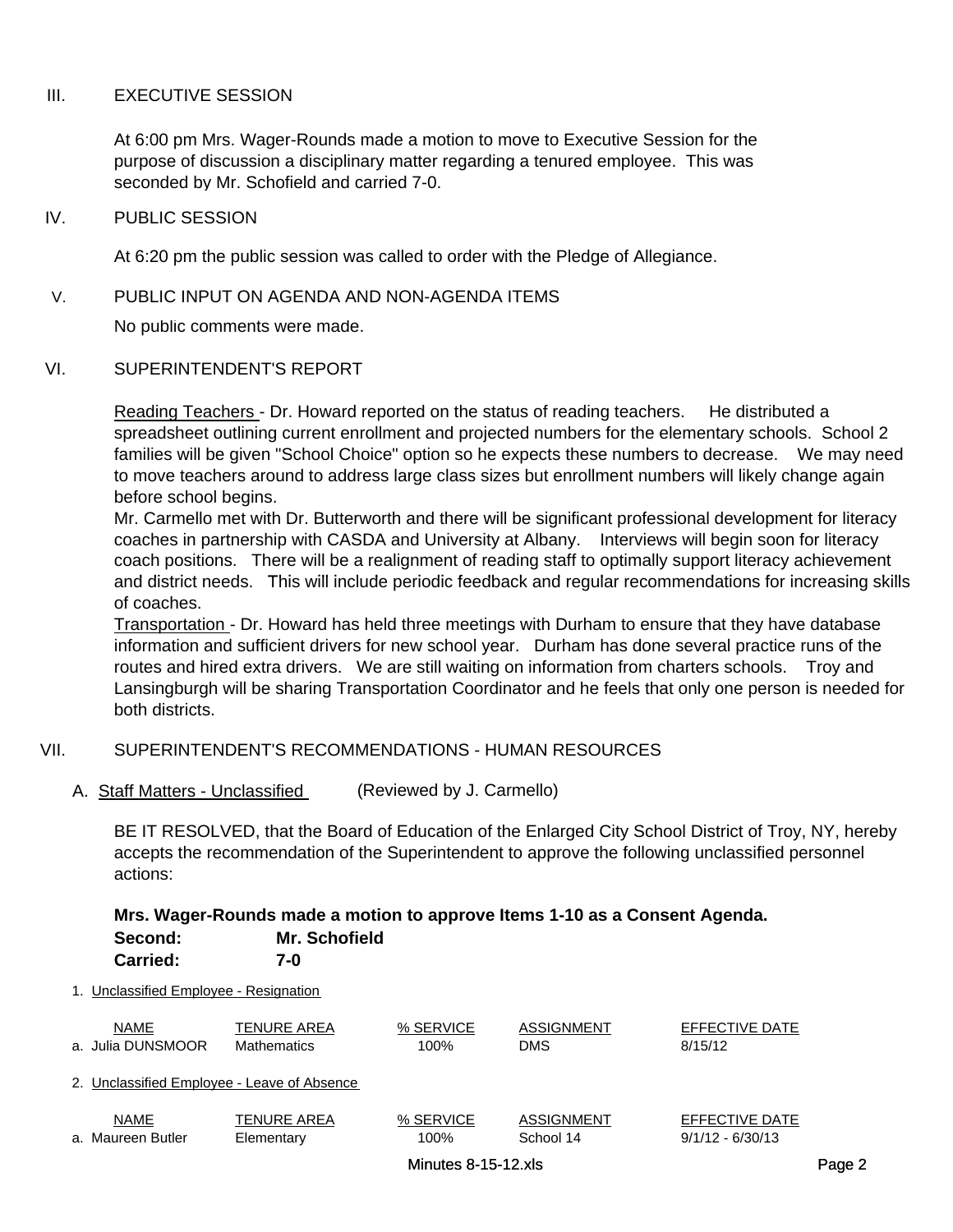| b. Jared HEINER   | <b>Assistant Principal</b> | 100% | DMS      | 8/6/12 - until further notice |
|-------------------|----------------------------|------|----------|-------------------------------|
| c. Brianna Wattle | School Psychologist        | 100% | School 1 | 9/4/12 - 11/30/12             |

#### 3. Unclassified Employee - Probationary Appointments

| <b>NAME</b>       | TENURE    | $\frac{9}{6}$  | ASSIGN    | <b>PROB APPT</b> | <b>PROB APPT</b> | CERT            | SALARY         |
|-------------------|-----------|----------------|-----------|------------------|------------------|-----------------|----------------|
|                   | AREA      | <b>SERVICE</b> |           | START DATE       | END DATE         | <b>STATUS</b>   | RATE           |
| a. I. Joshua Vail | School    | 100%           | School 18 | 9/1/2012         | 8/31/2014        | Such Counselor. | \$52.500       |
|                   | Counselor |                |           |                  |                  | Permanent       | $(S-8, Col K)$ |

#### 4. Unclassified Employee - Temporary Appointments

| NAME                   | TENURE AREA /                                                               | $\frac{9}{6}$  | <b>ASSIGN</b>   | <b>EFFECTIVE</b>   | CERT          | SALARY                  |  |  |  |
|------------------------|-----------------------------------------------------------------------------|----------------|-----------------|--------------------|---------------|-------------------------|--|--|--|
|                        | POSITION TITLE                                                              | <b>SERVICE</b> |                 | <b>DATES</b>       | <b>STATUS</b> | RATE                    |  |  |  |
| a. Karen Roche         | Remedial                                                                    | 100%           | School 14       | $9/1/12 - 6/30/13$ | Reading,      | \$49,250                |  |  |  |
| (Recall LOA B. Wilson) | Reading                                                                     |                |                 |                    | Permanent     | $(S-6, Col E)$          |  |  |  |
| b. Danielle Coleman    | Art                                                                         | 80%            | Schools         | 10/1/12 - 6/30/13  | Visual Art,   | \$39,400 (\$49,250)     |  |  |  |
| (Recall)               |                                                                             |                | 2/16            |                    | Professional  | (S-6, Col E - prorated) |  |  |  |
| c. Milton Architzel    | Science                                                                     | 20%            | <b>THS</b>      | $9/1/12 - 6/30/13$ | Science,      | \$9,200 (\$46,000)      |  |  |  |
|                        |                                                                             |                |                 |                    | Permanent     | (S-1, Col K - prorated) |  |  |  |
| d. Pierre Ghorayeb     | Arabic Interpreter                                                          | Part-Time      | <b>District</b> | $9/1/12 - 6/30/13$ |               | \$30.00 / hr            |  |  |  |
|                        |                                                                             |                |                 |                    |               | (up to \$12,000 max)    |  |  |  |
| e. Diane Allen         | <b>Remedial Reading</b>                                                     |                | PS <sub>2</sub> | $9/1/12 - 6/30/13$ | Reading, Perm | \$62,500 (S15, Col E)   |  |  |  |
|                        | Reading Specialist/Literacy Coach                                           |                |                 |                    |               |                         |  |  |  |
| f. Christl Mueller     | <b>Remedial Reading</b>                                                     |                | <b>PS14</b>     | $9/1/12 - 6/30/13$ | Reading, Perm | \$54,650 (S11, Col G)   |  |  |  |
|                        | Reading Specialist/Literacy Coach                                           |                |                 |                    |               |                         |  |  |  |
| g. Amy Heinze          | <b>Remedial Reading</b>                                                     |                | PS16/18         | $9/1/12 - 6/30/13$ | Reading, Perm | \$55,775 (S12, Col E)   |  |  |  |
|                        | Reading Specialist/Literacy Coach                                           |                |                 |                    |               |                         |  |  |  |
| h. Shannon Robinson    | <b>Remedial Reading</b>                                                     |                | CHS             | $9/1/12 - 6/30/13$ | Reading, Perm | \$58,500 (S13, Col E)   |  |  |  |
|                        | Reading Specialist/Literacy Coach                                           |                |                 |                    |               |                         |  |  |  |
| i. Tanya Kane          | <b>Remedial Reading</b>                                                     |                | <b>DMS</b>      | $9/1/12 - 6/30/13$ | Reading, Perm | \$55,775 (S12, Col E)   |  |  |  |
|                        | Reading Specialist/Literacy Coach                                           |                |                 |                    |               |                         |  |  |  |
|                        |                                                                             |                |                 |                    |               |                         |  |  |  |
|                        | 5. Unclassified Employees - 2012 Secondary Summer School (7/2/12 - 8/17/12) |                |                 |                    |               |                         |  |  |  |

| <u>NAME</u>    | <b>POSITION TITLE</b>     | SALARY RATE                      |
|----------------|---------------------------|----------------------------------|
| a. Amanda Arze | Special Education Regents | \$31.00 / hour up to 9 hours max |
| b. Tara Evans  | Special Education Regents | \$31.00 / hour up to 9 hours max |

6. Unclassified Employees - 2012 Summer Professional Development

a. School 1 De-Escalation & APEX Training 8/7/12 - 8/8/12 for 10 hours each at \$31.00 / hour (General Fund) Vanessa Kavanagh

- b. School 14 Pre-K for 9 hours @ \$26.00 / hour (Title I) Karen Dominguez **(amend salary rate from BOE Agenda 8/1/12**, page 3, 8.b.) Kaela McLaughlin
- c. High School for hours listed @ \$31.00 / hour (General Fund) Honorah Donovan 10 hours Elizabeth Willson 13 hours
- d. Middle School Data Liaison Training 8/30/12 for 3 hours each @ \$31.00 / hour (SIG) Jennifer DeMarco Paul Dunleavy Michael Neumann Tyrone O'Meally
- 7. Unclassified Employees 2012-13 DMS Data Liaisons (Restructuring Plan & SIG)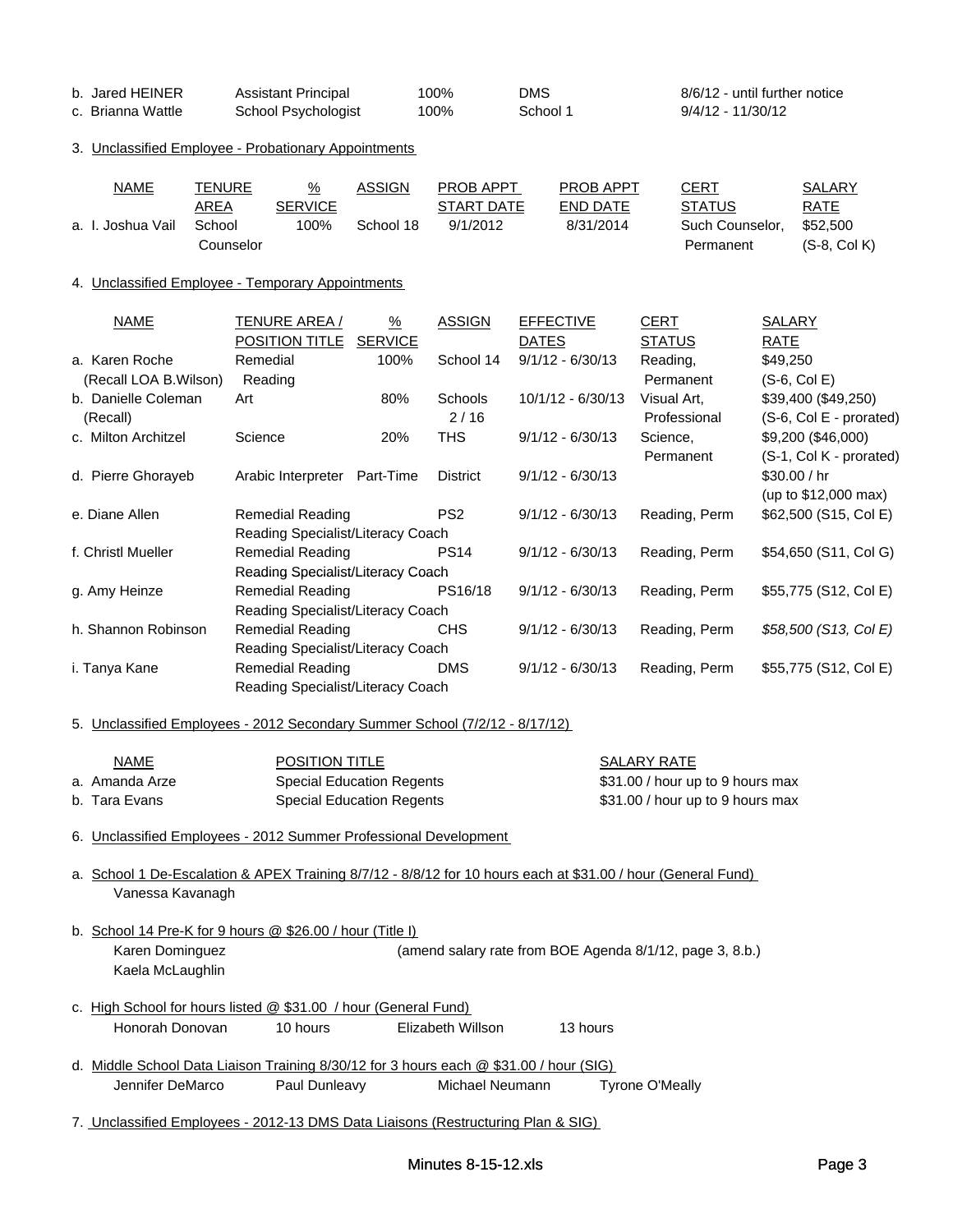| <b>SALARY RATE</b><br>\$720,00 / session |  |  |
|------------------------------------------|--|--|
|                                          |  |  |
| <b>HOME TUTOR</b><br>Uncertified         |  |  |
| (\$31.00 / hour)                         |  |  |
|                                          |  |  |
|                                          |  |  |
|                                          |  |  |
|                                          |  |  |
|                                          |  |  |
|                                          |  |  |
|                                          |  |  |

**B. Staff Matters - Classified (Reviewed by K. Culligan)**

**(Reviewed by K. Culligan)**<br>BE IT RESOLVED, that the Board of Education of the Enlarged City School District of<br>accepts the recommendation of the Superintendent to approve the following classified<br>Mrs. Wager-Rounds made a BE IT RESOLVED, that the Board of Education of the Enlarged City School District of Troy, NY, hereby accepts the recommendation of the Superintendent to approve the following classified personnel actions:

# **Second: Mr. Schofield Carried: 7-0**

1. Classified Employee - Temporary Appointments

| <b>NAME</b><br>a. Kathleen Talham<br>(RECALL) | POSITION TITLE<br>Typist  | % SERVICE<br>Fridays only   | <b>ASSIGNMENT</b><br><b>CHS</b> | EFFECTIVE DATES<br>$9/7/12 - 6/30/13$ | <b>SALARY RATE</b><br>\$19.72 per hour |
|-----------------------------------------------|---------------------------|-----------------------------|---------------------------------|---------------------------------------|----------------------------------------|
| 2. Classified Employee - 2012-13 Substitutes  |                           |                             |                                 |                                       |                                        |
| <b>NAME</b>                                   | <b>CLERK</b><br>(\$11/hr) | <b>NURSE</b><br>(\$14 / hr) | <b>MONITOR</b><br>(\$10 / hr)   | <b>TEACHER AIDE</b><br>(\$10 / hr)    | <b>MAINT WORKER</b><br>(\$11/hr)       |
| Dawn Costello                                 |                           |                             |                                 |                                       | х                                      |
| Robert Harrison                               |                           |                             | Χ                               |                                       |                                        |
| Joshua LaBarge                                |                           |                             |                                 |                                       | Χ                                      |
| Linda Parker                                  |                           |                             | Χ                               |                                       |                                        |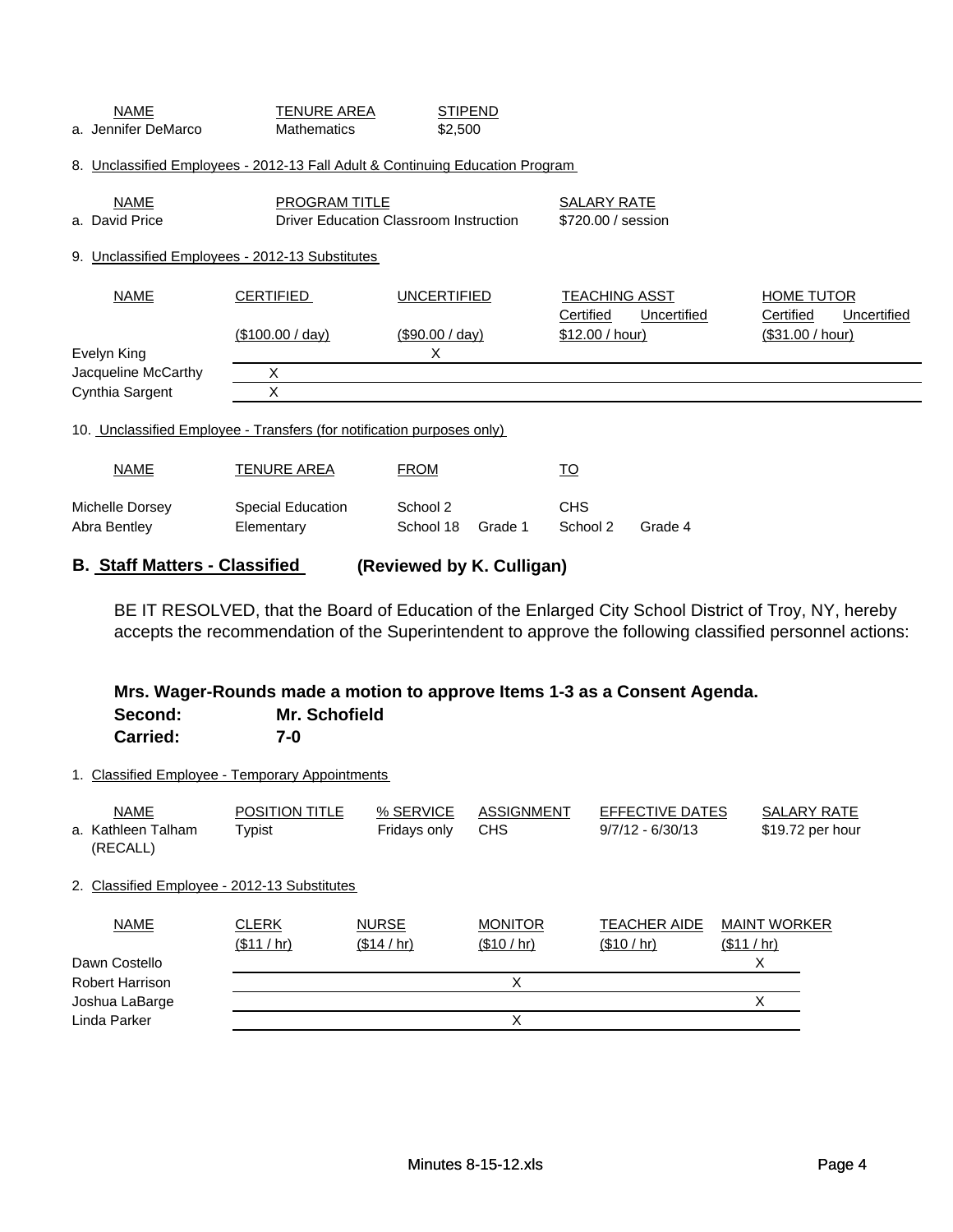### 3. Employee Disciplinary Action

WHEREAS, disciplinary charges have been filed and served against the employee named on the attached confidential list as "Employee A" (hereinafter referred to as "Subject Employee") pursuant to Section 75 of the Civil Service Law; now, therefore

BE IT RESOLVED, that Alfred T. Riccio be appointed as the Hearing Officer to conduct the hearing required by Civil Service Law Section 75 and make a determination of the disciplinary charges against the Subject Employee, and to make a recommendation thereafter to the Board of Education.

BE IT FURTHER RESOLVED, that pending the hearing and determination of the disciplinary charges against the Subject Employee, said Employee shall be suspended without pay for a period not exceeding thirty (30) days commencing August 16, 2012.

## VIII. SUPERINTENDENT'S RECOMMENDATIONS - PROGRAMS (reviewed by J. Carmello)

# **Mrs. Wager-Rounds made a motion to approve Items 1-8 as a Consent Agenda. Second: Mr. Schofield Carried: 7-0**

1. Approval of 2012-15 Technology Plan (Addendum I)

BE IT RESOLVED, that the Board of Education of the Enlarged City School District of Troy, hereby accepts the recommendation of the Superintendent to approve the 2012-15 Technology Plan.

2. Approval of 2012-13 Code of Conduct (Addendum II)

2. Approval of 2012-13 Code of Conduct (Addendum II)<br>BE IT RESOLVED, that the Board of Education of the Enlarged City School District of Troy<br>accepts the recommendation of the Superintendent to approve the 2012-13 Code of BE IT RESOLVED, that the Board of Education of the Enlarged City School District of Troy, hereby accepts the recommendation of the Superintendent to approve the 2012-13 Code of Conduct.

BE IT RESOLVED, that the Board of Education, upon the recommendation of the Superintendent, hereby approves an instructional contract with Wynantskill UFSD for instructional services for students grades 9-12 for July 1, 2012 - June 22, 2013 per rate set by NYS.

4. Contract - St. Colman's Home Inc. (Summer) (Addendum IV)

BE IT RESOLVED, that the Board of Education of the Enlarged City School District of Troy, hereby accepts the recommendation of the Superintendent to approve a contract with St. Colman's Home Inc. for special education services for July 1, 2012 through August 31, 2012 in the amount of \$5,476.00 per student for summer period to be paid from special education funds.

5. Contract - St. Colman's Home Inc. (2012-13) (Addendum V)

BE IT RESOLVED, that the Board of Education of the Enlarged City School District of Troy, hereby accepts the recommendation of the Superintendent to approve a contract with St. Colman's Home Inc. for special education services for September 1, 2012 through June 30, 2012 in the amount of \$32,855.00 per student for 2012-13 school year to be paid from special education funds.

`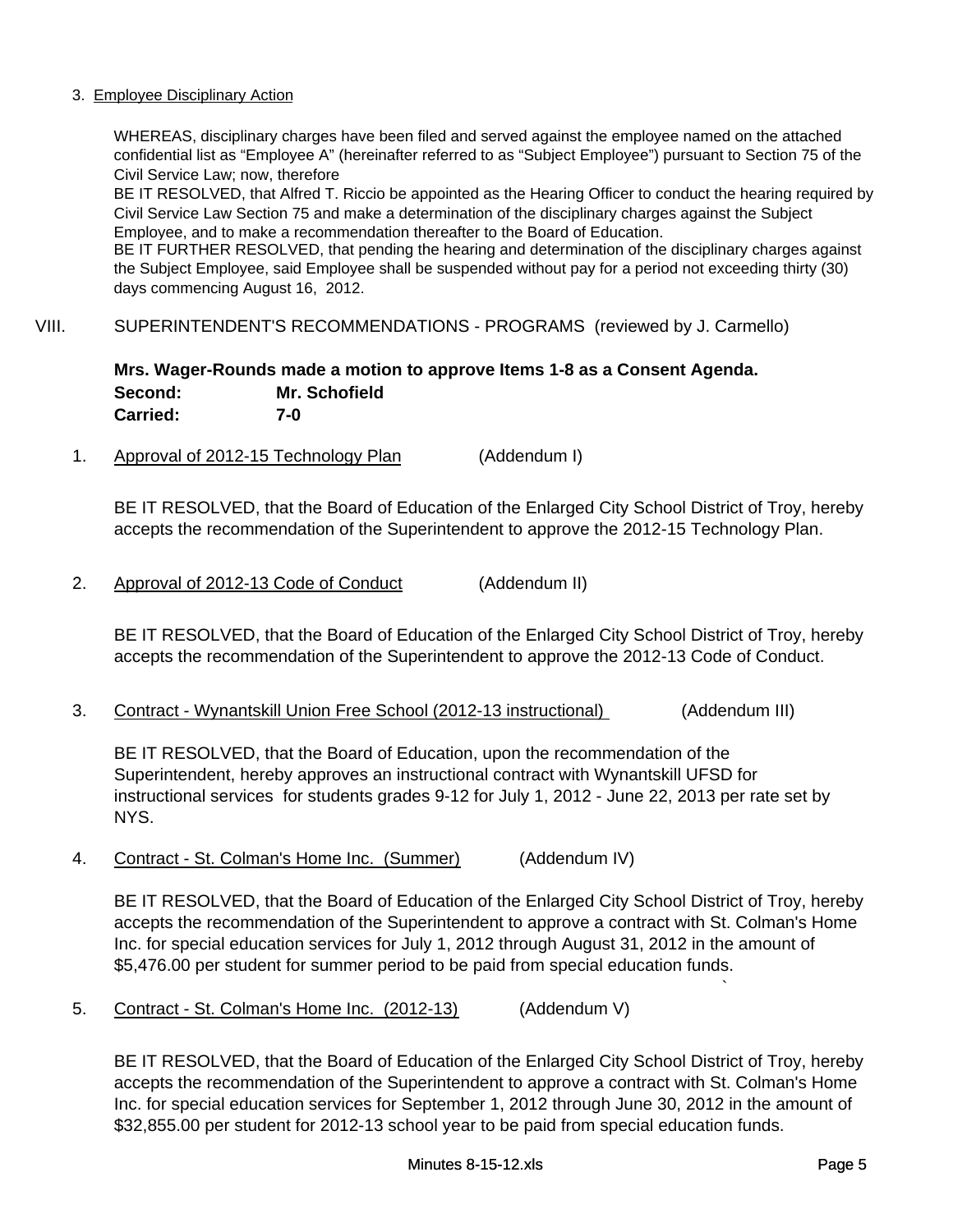# 6. Accu Care Home Health Services, Inc. (Summer) (Addendum VI) *(amendment to BOE 8-1-12)*

BE IT RESOLVED, that the Board of Education of the Enlarged City School District of Troy, hereby accepts the recommendation of the Superintendent to approve a contract with Accu Care Home Health Services, Inc. for special education services from September 1, 2012 through June 30, 2013 at a tuition rate of set by the Commissioner of Education. The rate for 2012-13 year services will be \$31.00 per hour for (1) student and \$46.60 when (2) students are transported. Two students are transported 2 hours per day for 2-months will total approximately *\$4,100.80* . Contract shall be paid from special education funds.

7. Accu Care Home Health Services, Inc. (2012-13) (Addendum VII) *(amendment to BOE 8-1-12)*

BE IT RESOLVED, that the Board of Education of the Enlarged City School District of Troy, hereby accepts the recommendation of the Superintendent to approve a contract with Accu Care Home Health Services, Inc. for special education services from July 1, 2012 through August 31, 2012 at a tuition rate of set by the Commissioner of Education. The rate for 2012-13 year services will be \$31.00 per hour for (1) student and \$46.60 when (2) students are transported. Two students are transported 2 hours per day for 10-months will total approximately *\$16,776.00 .* Contract shall be paid from special education funds.

8. Internal Diploma

BE IT RESOLVED, that the Board of Education of the Enlarged City School District of Troy, hereby accepts the recommendation of the Superintendent to accept a Troy High School diploma and recognizes the accomplishment of the following 2012 graduate:

John Gagan

IX. BUSINESS FINANCE (Reviewed by M. O'Neill)

#### **Mrs. Wager-Rounds made a motion to approve Item 1. Second: Mr. Schofield Carried: 7-0**

1. Approval to Open Checking Account

BE IT RESOLVED, that the Board of Education of the Enlarged City School District of Troy, hereby accepts the recommendation of the Superintendent to open a checking account with First Niagara Bank for the purpose debt service.

Ms. Kathleen Cietek, District Treasurer reviewed the June and July financial reports.

2. Review Financial Reports (June)

June - Budget transfers were high due to year-end close out. Internal claims auditor approved payment of 515 checks totaling slightly over \$15 million. We are in the process of the audit and final figures of the General Fund will be available soon. The auditors are reviewing the reserves and fund balance. The fund balance will remain at the 4% level which is the maximum the state will allow. School Lunch Fund was \$182,558 higher in revenue than expenses at year-end.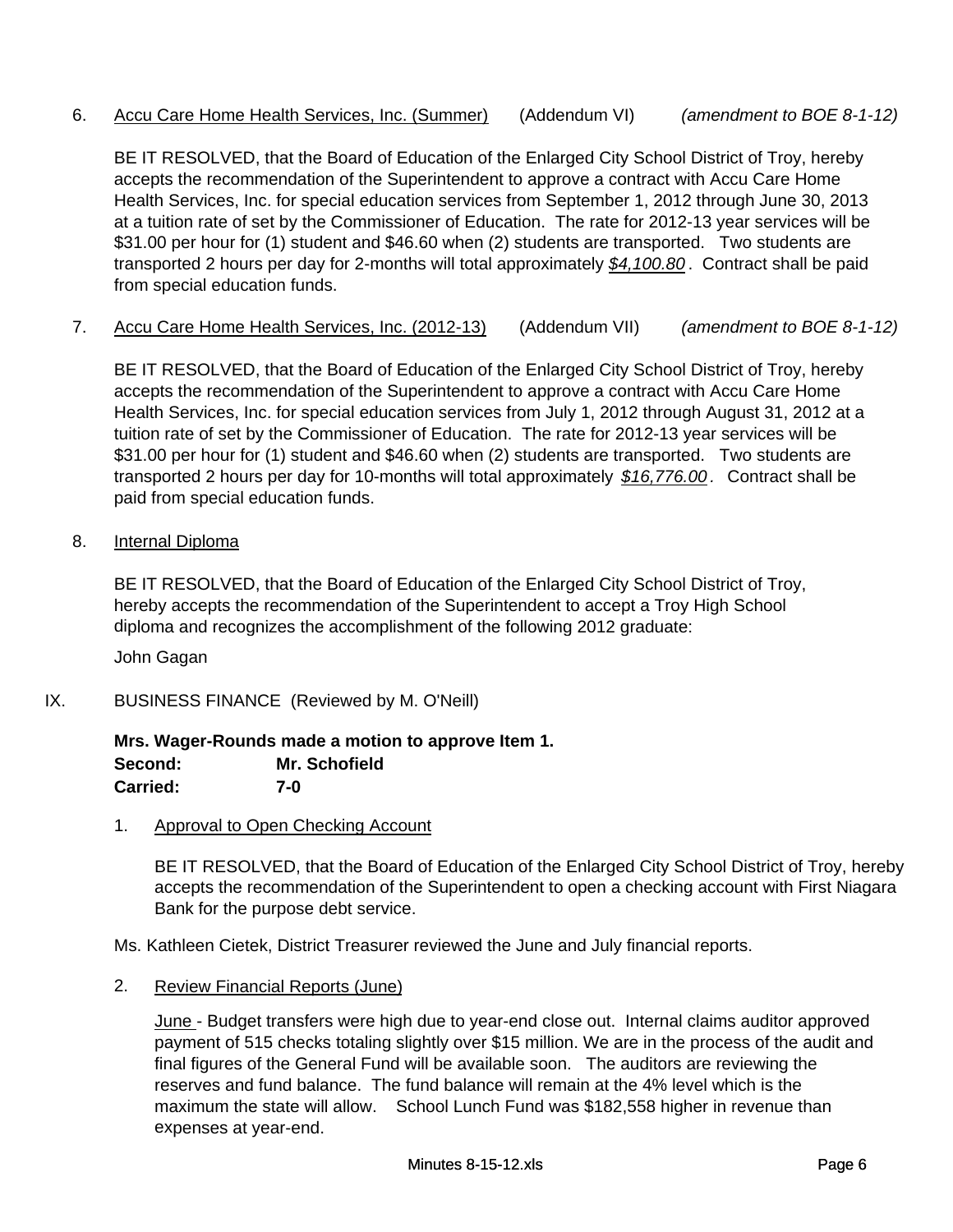Special Aid - final reports for grants that closed 6/30/12 have been submitted to State Education Department. There are 4 grants that remain still open and scheduled to close 8/31/12. Treasurer's Report showed all accounts have been reconciled.

# 3. Review Financial Reports (July)

July - Internal claims auditor approved 175 checks totaling \$3.1 million. General Fund has begun encumbering funds for services through the year. This will continue through September when the payroll is encumbered. There are 3 grants approved and 1 under review. Treasurer's Report showed all accounts have been reconciled.

## X. POLICY REVIEW

The Board reviewed the following policies which NYSSBA recommended be updated. Policy 9230 will be revised and discussed further at the next BOE meeting.

- A. Review Revisions: (Addendum VIII)
	- 1. 5420 Head Lice (new)
	- 2. 9230 Professional Staff Recruiting, Interviewing and Hiring
	- 3. 1800 Gifts from the Public
	- 3. 1900 Title I Parent Involvement Policy
	- 4. 4531 Field Trips and Excursions and Regulation 4531R
	- 6. 0115 Harassment, Hazing and Bullying (formerly 5315)
	- 7. 1000 Community Relations
	- 8. 3310 Development of Regulations (abolish 3320)
	- 9. 3120 Duties of Superintendent (abolish 3400)
	- 10. 8122 Accident Reports
	- 11. 8123 Contagious Diseases (formerly 8123.1)
	- 12. 9125 Drug-Free Workplace (abolish 9125.1)
	- 13. 4100 Organization of Instruction (no changes)
	- 14. 7310 Educational Specifications (no changes)
	- 15. 7350 Site Acquisition (no changes)
	- 16. 7500 Naming Facilities (no changes)

The Board reviewed the following policies recommended by NYSSBA for abolishment.

- B. Recommended for abolishment: (covered in other policies)
	- 1. 1132 News Conferences and Interviews
	- 2. 1200 Community Relations
	- 3. 1221 Relations with Parents' Organizations
	- 4. 1610 Relations with Other Local Governmental Authorities
	- 5. 2381 News Media Services
	- 6. 2420 Board Adopted Regulations
	- 7. 2430 Suspension of Policies
	- 8. 2440 Administration in Policy Absence
	- 9. 3320 Board Review of Regulations
	- 10. 3400 Administrative Reports
	- 11. 8100 Safety Program
	- 12. 8121 First Aid